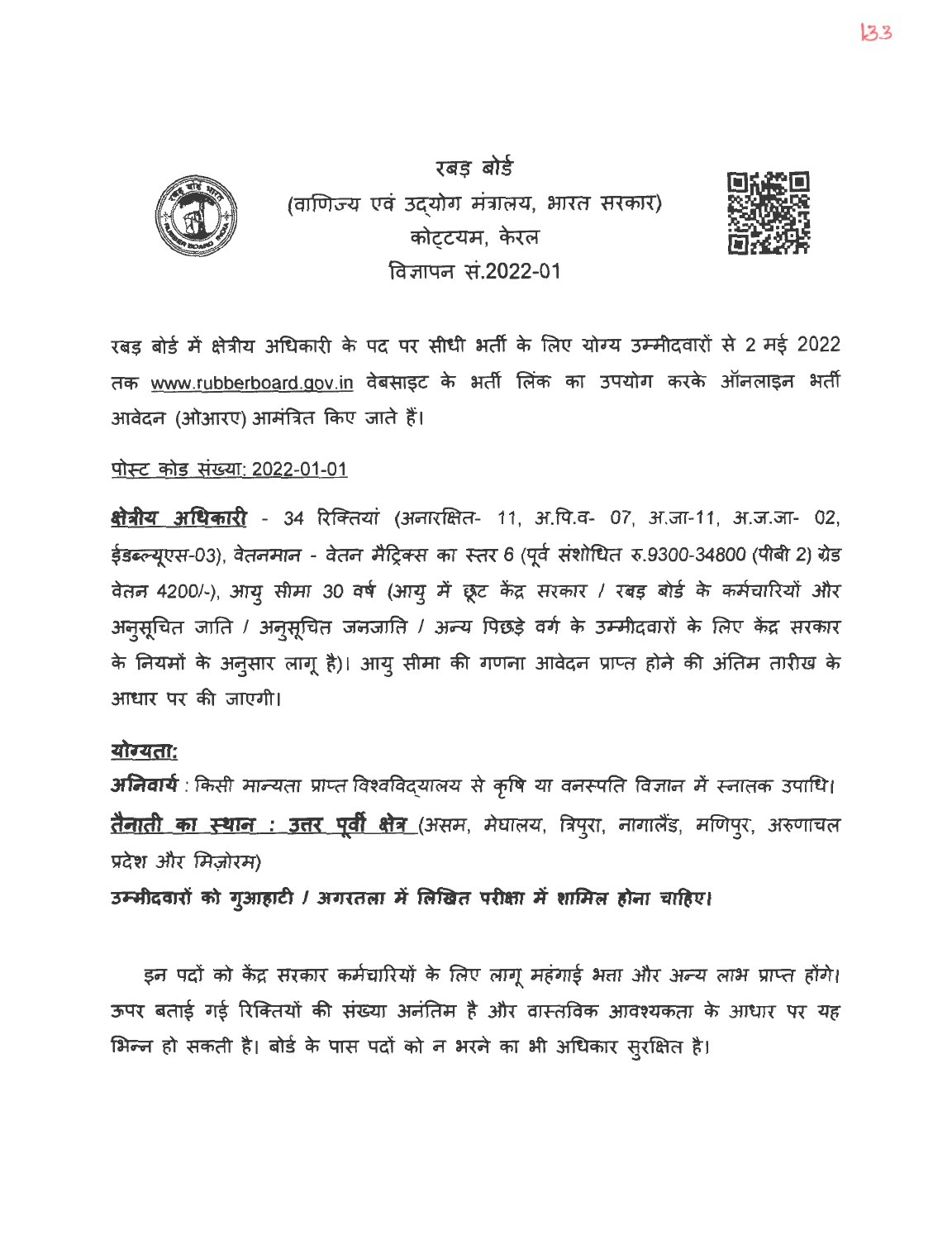उम्मीदवारों को वेबसाइट www.rubberboard.gov.in में भर्ती लिंक का उपयोग करके ऑनलाइन आवेदन भरना होगा। ओआरए वेबसाइट के माध्यम से ऑनलाइन भर्ती आवेदन (ओआरए) जमा करने की अंतिम तिथि 02.05.2022 को 23.59 बजे है जिसके बाद लिंक अक्षम हो जाएगा। किसी अन्य माध्यम से उम्मीदवारों से प्राप्त आवेदन स्वीकार नहीं किए जाएंगे और सरसरी तौर पर खारिज कर दिए जाएंगे।

विस्तृत निदेश वेबसाइट में दिए गए हैं। उम्मीदवारों से अनुरोध है कि एक वैध ई-मेल पते और पासवर्ड का उपयोग करके ऑनलाइन पंजीकरण करें। उम्मीदवारों से यह भी अनूरोध है कि ओआरए वेबसाइट के माध्यम से अंतिम रूप से प्रस्तूत ऑनलाइन भर्ती आवेदन (ओआरए) का एक प्रिंट आउट लें और इसे निर्दिष्ट दस्तावेजों / प्रमाण पत्रों के साथ बोर्ड की सेवा में शामिल होने के समय प्रस्तुत करना होगा। लिखित परीक्षा के लिए प्रवेश पत्र पंजीकृत ई-मेल पते पर मेल किया जाएगा या ओआरए वेबसाइट से डाउनलोड किया जा सकता है। पर्यवेक्षक दवारा विधिवत हस्ताक्षरित प्रवेश पत्र कार्यग्रहण करने पर प्रस्तूत करना चाहिए। सरकारी सेवा / स्वायत निकायों / सरकारी उपक्रमों में कार्यरत उम्मीदवारों को आवेदन के साथ वर्तमान नियोक्ता से अनापति प्रमाण पत्र प्रस्तूत करना चाहिए।

किसी भी रूप में संयाचना करना अयोग्यता होगी। सरकार एक ऐसा कार्यबल बनाने का प्रयास करती है जो लिंग संतुलन को दर्शाता हो और महिला उम्मीदवारों को आवेदन करने के लिए प्रोत्साहित किया जाता है।

कोटटयम दिनांक 18.03.2022

 $\mathcal{F}_{\mathcal{A}}$ 

उप सचिव (कार्मिक एवं प्रशासनिक) Dy. Secretary (Personnel & Administration) ( रबड़ बोर्ड Rubber Board (भारत सरकार, वाणिज्य एवं उद्योग मंत्रालय) (Govt. of India, Ministry of Commerce & Industry) कोट्टयम Kottayam-686 002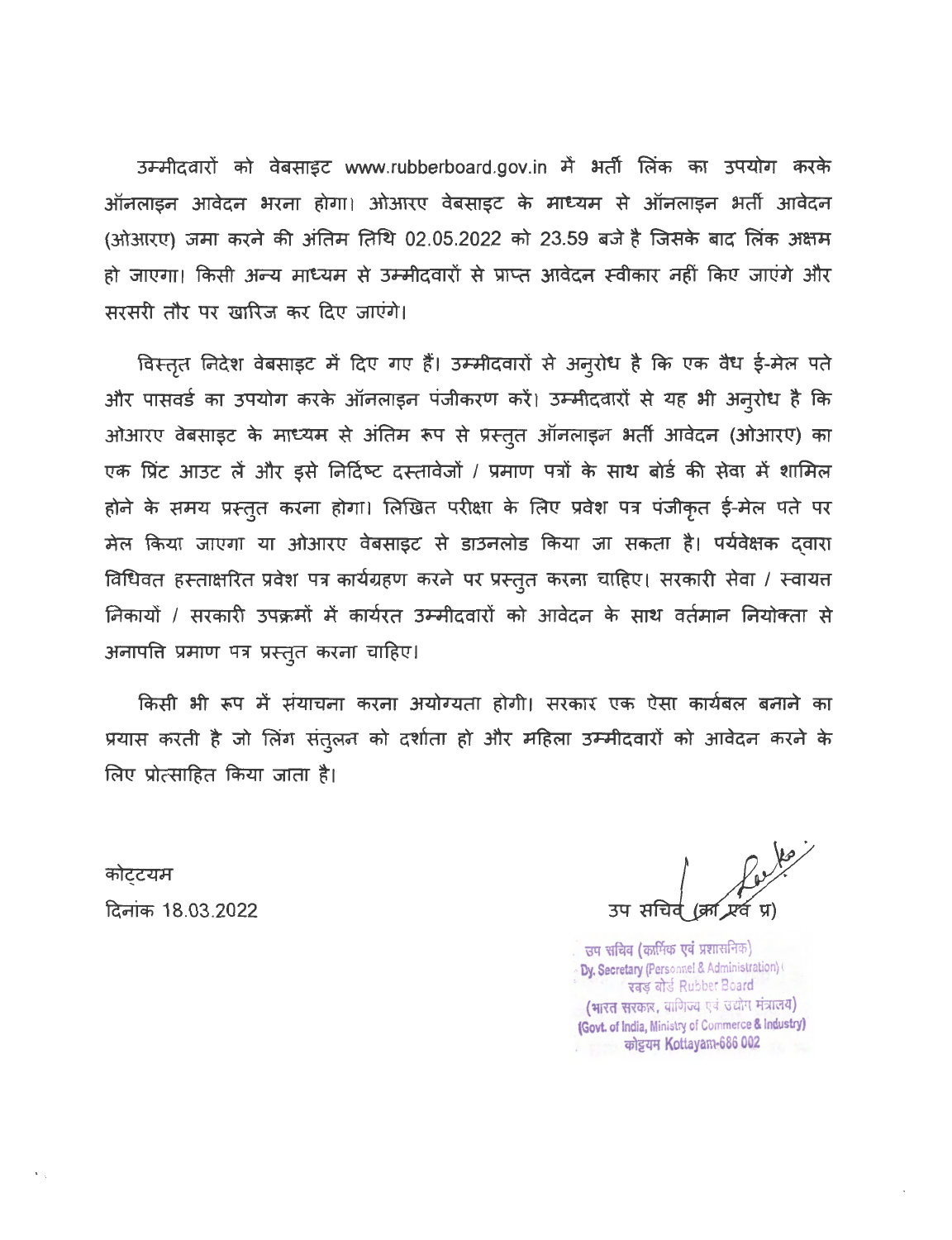

THE RUBBER BOARD (Ministry of Commerce & Industry, Govt of India) KOTTAYAM, KERALA ADVT N0.2022-01



Online Recruitment Applications (ORA) by using the Recruitments link in the website www.rubberboard.gov.in are invited from eligible candidates for direct recruitment to the post of Field Officer in the Rubber Board by 2<sup>nd</sup> May 2022

## Post Code No: 2022-01-01

**Field Officer** - 34 vacancies (UR- 11, OBC- 07, SC-11, ST- 02, EWS-03), Scale of Pay - Level 6 of the Pay Matrix (Pre revised Rs.9300-34800 (PB2) Grade Pay Rs.4200/-) Age limit 30 years (Age relaxation is applicable to Central Government / Rubber Board Employees and SC/ST/OBC candidates as per Central Government rules).Age limit will be reckoned as on the last date of receipt of application.

## **Qualifications:**

Essential: Bachelor's degree in Agriculture or Botany from a recognized University.

Place of Posting : North Eastern Region (Assam, Meghalaya, Tripura, Nagaland, Manipur, Arunachal Pradesh and Mizoram).

## **The candidates should attend the written test at Guwahati I Agartala.**

The posts carry Dearness Allowance and other benefits as applicable to Central Government Employees. The number of vacancies indicated above are provisional and the same may vary depending on the actual requirement. The Board reserves the right not to fill up the posts as well.

Candidates must apply online using the Recruitments link in the website www.rubberboard.gov.in Closing date for submission of Online Recruitment